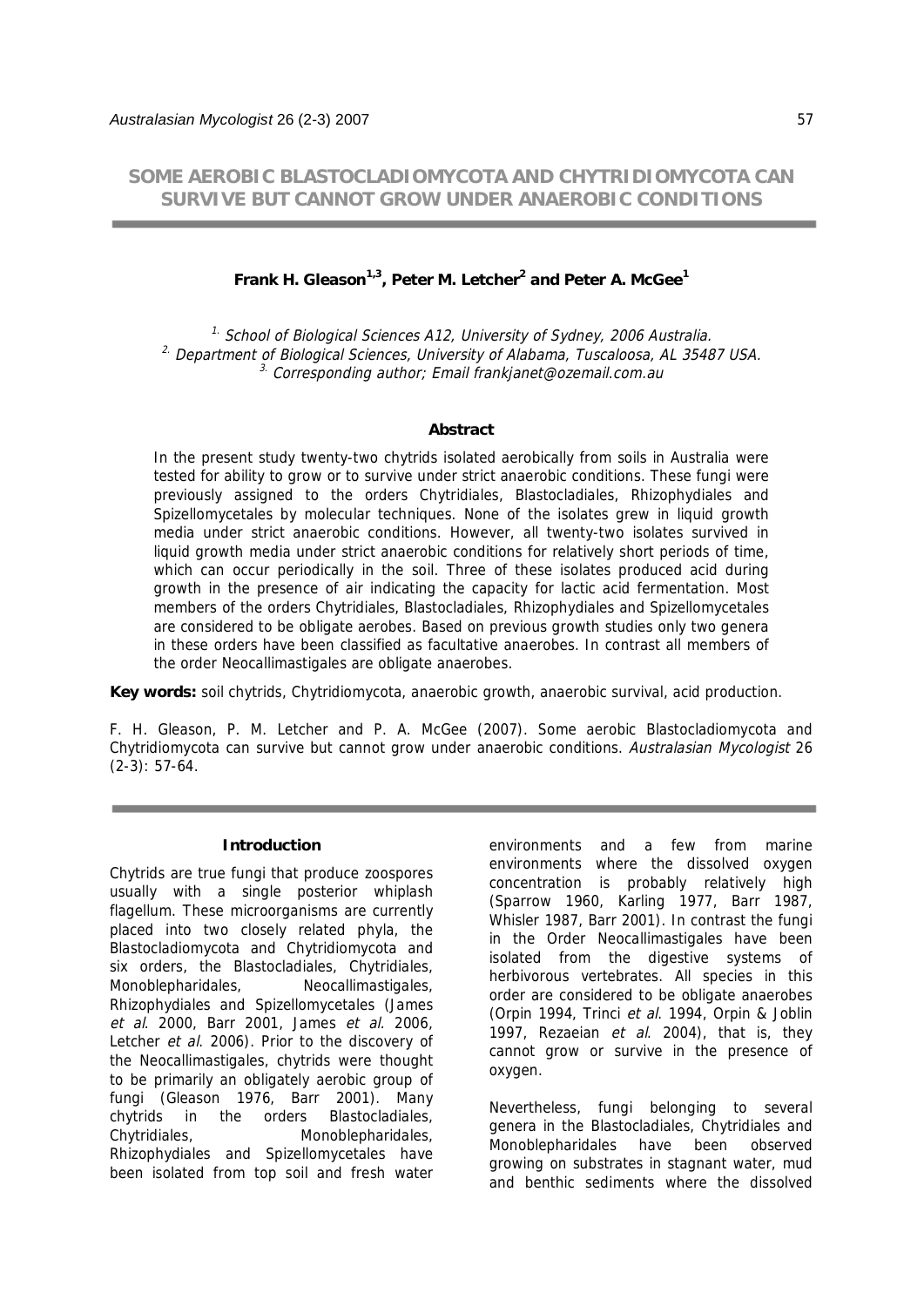oxygen concentration is probably relatively low (Sparrow 1960, Paterson 1967, Willoughby 1961, Karling 1977, Emerson & Natvig 1981, Whisler 1987, Dasgupta & John 1988, Steciow et al. 2001). For this reason some early researchers proposed that, based on observations in the field, at least a few of these fungi might be facultative anaerobes (Craseman 1954, Emerson & Robertson 1974, Emerson & Natvig 1981). Despite this, few chytrids growing in stagnant water, mud or benthic sediments have been isolated and grown in pure culture in the laboratory, and measurements of dissolved oxygen concentration were not available from the sites where they were observed. Their presence in stagnant water, mud and benthic sediments may be because these fungi can actually grow under anaerobic conditions or because they may just tolerate temporary anaerobiosis or reduced oxygen tensions. Furthermore, the capacity to grow or survive under anaerobic conditions may be more widespread among the Blastocladiales, Chytridiales, Monoblepharidales and Spizellomycetales than previously thought.

Isolates in only two genera of chytrids have been classified as facultative anaerobes in laboratory studies (Emerson & Cantino 1948, Cantino 1949, Craseman 1954, Craseman 1957, Emerson & Robertson 1974, Emerson & Natvig 1981, Lingle & Barstow 1983, Gleason & Gordon 1988, Gleason et al. 2002). These include four isolates from the genus Blastocladia, which grew under strict anaerobic conditions (Held et al. 1969, Gleason & Gordon 1988) and Macrochytrium (Craseman 1954), which grew under reduced oxygen tensions. In contrast, isolates in six other genera (Allomyces, Catenaria, Chytridium, Cladochytrium, Rhizophlyctis (Karlingia) and Phlyctorhiza) were unable to grow under anaerobic conditions or reduced oxygen tensions in the laboratory (Stanier 1942, Craseman 1954, Ingraham & Emerson 1954, Rothwell 1956, Goldstein 1960, Willoughby 1962, Nolan 1970). The methods used by Goldstein (1960), Rothwell (1956), Stanier (1942) and Willoughby (1962) did not adequately control the level of dissolved oxygen. Survival under strict anaerobic conditions has not been tested in any of the obligately aerobic chytrids.

Some members of the Chytridiomycota have the capacity for lactic acid fermentation in liquid media containing carbohydrates as substrates so that it is possible for them to produce ATP in the absence of oxygen. However the production of lactic acid during growth has been reported in only six genera in the Blastocladiales and Chytridiales: Allomyces (Ingraham & Emerson 1954, Turian 1960), Blastocladia (Emerson & Cantino 1948, Cantino 1949, Craseman 1957, Gleason & Gordon 1988), Blastocladiella (Cantino 1951, Cantino 1960), Chytridium (Craseman 1954), Cladochytrium (Willoughby 1962) and Macrochytrium (Craseman 1954). Nevertheless, lactic acid fermentation may also be possible in other genera.

Little is known about the ability of most soil chytrids to grow or survive under anaerobic conditions. The purpose of this research is to examine both growth and survival of soil chytrids under strict anaerobic conditions and to determine whether soil chytrids may continue to grow or survive in a dormant state without growth during periodic anaerobiosis.

# **Materials and Methods**

Twenty-two isolates of chytrids listed in Table 1 were selected for the present study. The putative identity and origin of these isolates and some of the procedures used in the present study have been described previously (Gleason et al. 2004, Letcher et al. 2004a,b, Commandeur et al. 2005, Gleason et al. 2005, Gleason et al. 2006, Letcher et al. 2006). The fungi were isolated from natural and cropping soils collected near the surface and in contact with air at sites in New South Wales and Tasmania from three general types of habitat: (1) highly organic and/or clay, poorly aerated, high moisture content and poor drainage, (2) mixed organic and sandy, good aeration, often moist and good drainage and (3) mostly sandy, good aeration, usually dry and good drainage.

# **Preparation of inocula**

All cultures were maintained on PYG agar medium (glucose 3.0 g  $L^{-1}$ , peptone 1.25 g  $L^{-1}$ , yeast extract 1.25 g  $L^{-1}$  and agar 20 g  $L^{-1}$ ). The inocula for monocentric chytrids were prepared by flooding seven-day-old cultures growing on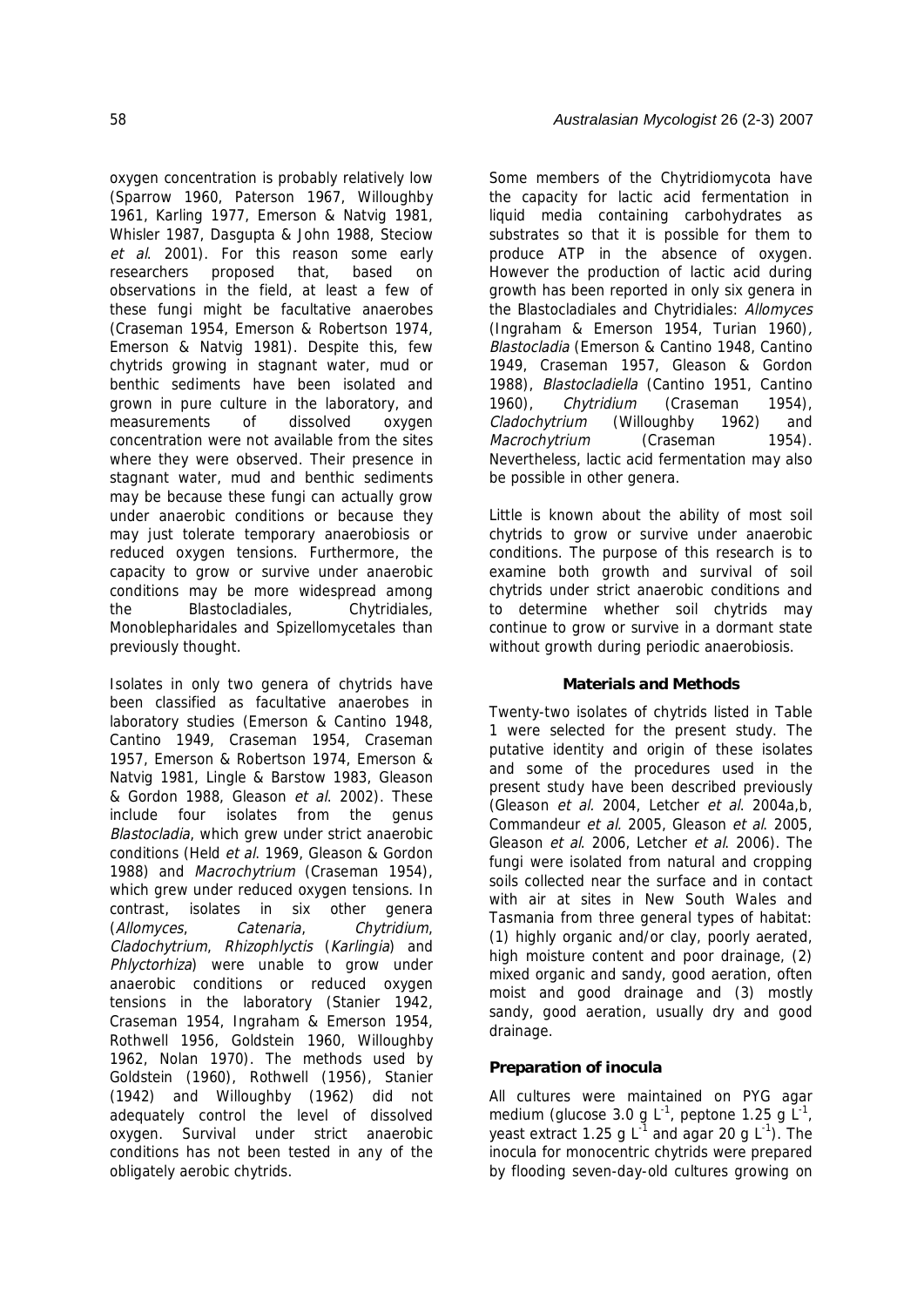| <b>Fungus name</b>                     | Order <sup>1</sup> | Survival <sup>2</sup><br>(days) |    | <b>Fungus name</b>                      | Order $1$    | Survival <sup>2</sup><br>(days) |    |
|----------------------------------------|--------------------|---------------------------------|----|-----------------------------------------|--------------|---------------------------------|----|
|                                        |                    | 7                               | 31 |                                         |              | $\overline{7}$                  | 31 |
| Allomyces arbuscula<br>Allo Mar CW16   | B                  | Υ                               | Υ  | Boothiomyces sp.<br>AUS <sub>2</sub>    | $\mathsf{R}$ | Y                               | Υ  |
| Catenaria anguillilae<br>Poly Ad 2-0   | B                  | Υ                               | Υ  | Terramyces sp.<br>AUS <sub>3</sub>      | R            | Υ                               | Y  |
| Catenaria anguillilae<br>Dec CC 4-10Z  | Β                  | Υ                               | N  | Boothiomyces sp.<br>AUS 6               | R            | Υ                               | Y  |
| Spizellomyces sp.<br>Mar Ad 2-0        | S                  | Υ                               | Υ  | Boothiomyces sp.<br>AUS <sub>7</sub>    | R            | Υ                               | Υ  |
| Gaertneriomyces sp.<br>Mar C/C2        | S                  | Υ                               | Υ  | Boothiomyces sp.<br>AUS <sub>8</sub>    | R            | Y                               | Υ  |
| Spizellomyces sp.<br>Dec CC 4-10F      | S                  | Υ                               | N  | Boothiomyces sp.<br>AUS <sub>9</sub>    | $\mathsf{R}$ | Υ                               | Y  |
| Rhizophlyctis rosea<br><b>AUS 13</b>   | $\mathsf S$        | Υ                               | Υ  | Boothiomyces sp.<br><b>AUS 12</b>       | R            | Y                               | N  |
| Powellomyces sp.<br><b>AUS 16</b>      | S                  | Υ                               | N  | Kappamyces laurelensis<br><b>AUS 15</b> | R            | Υ                               | Υ  |
| Powellomyces sp.<br><b>AUS 17</b>      | $\mathsf S$        | Υ                               | N  | Cladochytrium sp.<br><b>AUS 11</b>      | $\mathsf C$  | Y                               | Υ  |
| Rhizophydium sp.<br>Mar Ad 14          | $\mathsf R$        | Υ                               | Υ  | Chytriomyces hyalinus<br><b>AUS 14</b>  | C            | Y                               | Y  |
| Rhizophydium sp.<br>Mar R <sub>2</sub> | R                  | Υ                               | N  | Chytriomyces hyalinus<br>Ob 3-8         | C            | Υ                               | Y  |

**Table 1.** Survival of Chytrids isolated from soils in Australia after incubation under strict anaerobic conditions.

<sup>1</sup> B: Blastocladiales, C: Chytridiales, R: Rhizophydiales, S: Spizellomycetales. <sup>2</sup> Y: Yes, N: No.

PYG agar in 25 mL Petri dishes with 5 mL of de-ionized water. After two hours the resulting zoospores and sporangia were mixed with a transfer loop. Approximately 0.5 mL of a mixture of zoospores and sporangia was inoculated into the sterile media in the serum bottles using a sterile syringe with an 18 gauge needle. The inocula for polycentric and hyphal forms were prepared by grinding cells grown in liquid or solid PYG media with a micropestle in a 1.5 mL microcentrifuge tube. 0.5 mL of the resulting slurry was inoculated into sterile media.

When inocula with only zoospores and recently encysted zoospores were needed, seven day old lawns instead of clumps of thalli were first prepared on the surface of the solid PYG media. The lawn was then flooded with 5 mL

of de-ionized water. The thalli remained attached to the surface of the solid medium, so that the inocula consisted of only zoospores and recently encysted zoospores in de-ionized water. All inocula were examined for composition with the light microscope.

### **Growth in anaerobic media**

The general procedures for testing for growth of fungi under strict anaerobic conditions have been described previously by Gleason and Gordon (1988, 1989) but were modified slightly for the present study. The liquid growth media contained glucose 3.0 g  $L^{-1}$ , peptone 1.25 g  $L^{-1}$ , yeast extract 1.25 g  $L^{-1}$  $K_2$ HPO<sub>4</sub> 1.74 g L<sup>-1</sup> (buffer), MgSO<sub>4</sub> 0.12 g L<sup>-1</sup>, cysteine. HCl 1.00, 0.3 or 0.0 g  $L^1$  and either resazurin for oxygen detection or brom cresol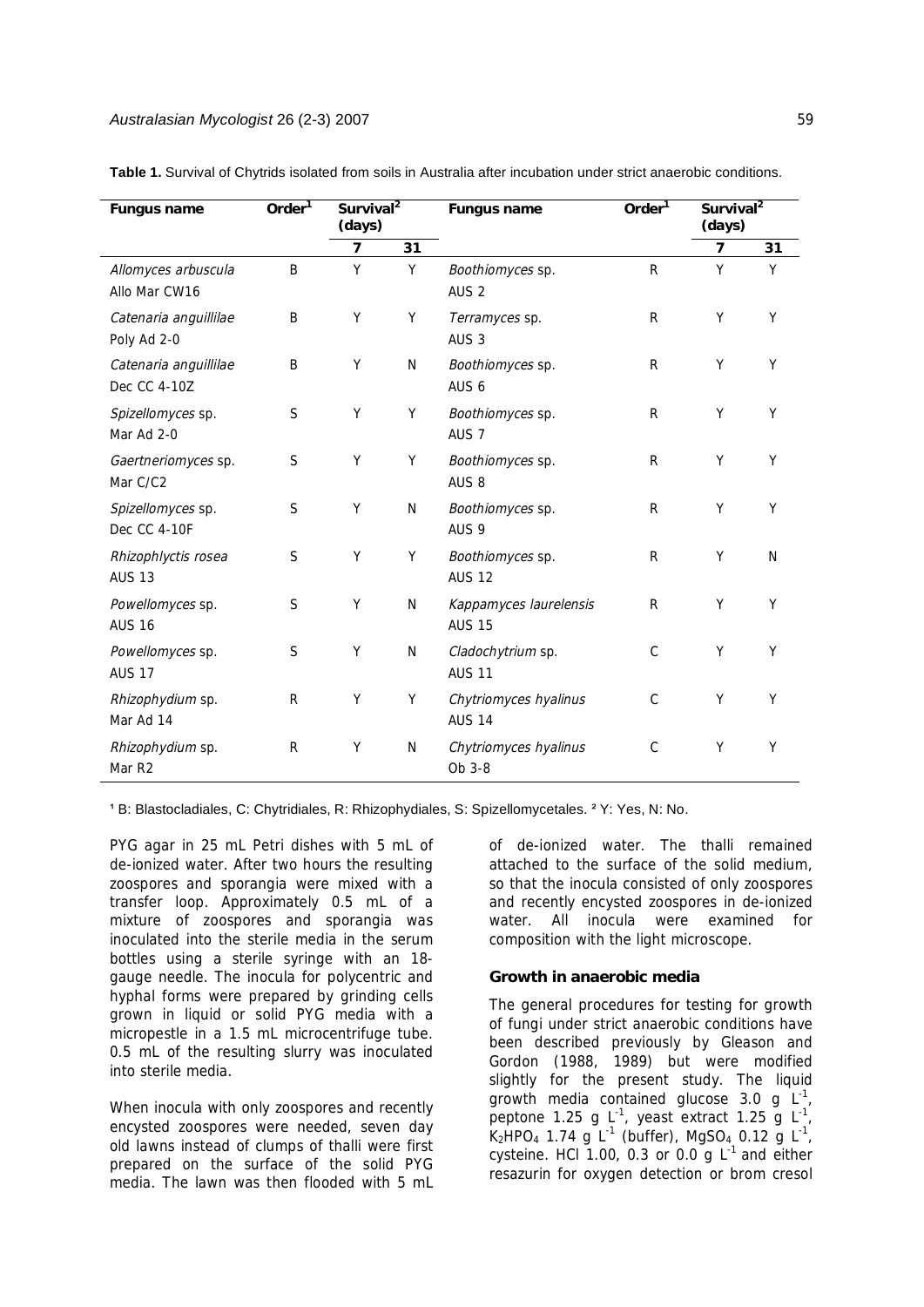| Growth<br>medium<br>number | Environment    | Cysteine<br>$(g L^{-1})$ | <b>Resazurin</b> | <b>Brom cresol</b><br>purple | <b>Bubbled with</b><br>oxygen-free<br>nitrogen |
|----------------------------|----------------|--------------------------|------------------|------------------------------|------------------------------------------------|
|                            | Anaerobic      | L.U                      |                  |                              |                                                |
|                            | Anaerobic      | 0.3                      |                  |                              |                                                |
|                            | Reduced oxygen |                          | -                |                              |                                                |
|                            | Aerobic        |                          |                  |                              |                                                |

**Table 2.** Complex liquid media used to test for growth under aerobic, reduced oxygen tension and strict anaerobic conditions.

In anaerobic growth media 1 and 2 the redox potential was held below -100 mV with the addition of cysteine, a reducing agent. The oxygen tension of growth medium 3 was reduced below 0.1% by bubbling with high purity oxygen-free nitrogen. The oxygen tension of the aerobic growth medium 4 was not changed during preparation.

purple for acid detection at 1 mg  $L^{-1}$ . Fifty mL of media was dispensed into each 100 mL serum bottle (Alltech). The media were then bubbled with high purity nitrogen for at least one minute. The bottles were closed with butyl rubber stoppers and aluminium crimp seals without allowing air to enter. Bottles were sterilized at 121°C for 15 minutes.

The four liquid growth media listed in Table 2 were prepared to test for aerobic and anaerobic growth. The incubation time for the experiments with media 1, 2 and 3 was 22 days. The growth experiment with medium 4 was stopped at seven days due to the rapid growth of all chytrids except for *Catenaria* sp. Poly Ad 2-0 and Cladochytrium sp. AUS 11. The latter two cultures were incubated for 22 days because of slow growth. In addition, as a control for each experiment, the inoculum for each isolate was placed onto the surface of 25 mL of solid PYG medium with 2% agar in Petri dishes (medium 5) and incubated for seven days to test for viability. At first all growth experiments included only one replicate of each isolate, and then the growth experiments with medium 1 and medium 5 (control) were repeated twice with each isolate for 22 days. Growth experiments with Allomyces arbuscula Allo Mar CW 16, Catenaria sp. Poly Ad 2-0 and Cladochytrium sp. AUS 11 in medium 4 were repeated three times.

Growth was monitored visually for up to 22 days at 20°C. The appearance of new clumps or increase in volume of clumps of thalli was taken to indicate growth. None of the cultures were shaken. The pH of the medium was monitored by observing the color of brom cresol purple during growth in experiments with media 3 and 4 by the method of Emerson

(1958). Brom cresol purple changes color from purple to yellow when the pH drops below pH 6.0. In addition the pH was measured with a pH meter at harvest in medium 4. The redox potential was monitored by observing the color of the redox indicator resazurin ( $E0^{1}$  = -42 mV) (Gleason & Gordon 1988). Resazurin changes color from colorless to blue when the culture medium is oxygenated.

# **Survival in anaerobic medium**

In two separate experiments, 0.5 to 1.0 mL samples of a mixture of zoospores, zoospore cysts and thalli in de-ionized water were inoculated into the liquid growth medium 1 in serum bottles and onto the solid medium (medium 5) in Petri dishes (for the control) and incubated for 7 and for 31 days. Then the contents of the serum bottles were poured into 50 mL centrifuge tubes. Following centrifugation most of the liquid medium was removed from the cultures. The thalli with some of the remaining liquid medium were transferred onto solid PYG agar in Petri dishes (recovery medium, medium 5) and examined for resumption of growth during aerobic incubation for seven days at 20°C.

In a third experiment serum bottles containing the liquid growth medium 1 were inoculated with 1 mL of de-ionized water containing only zoospores and recently encysted zoospores of AUS 6, AUS 14, Mar Ad 14 and Mar Ad 2-0. These cultures were incubated for one or for seven days. The contents of each serum bottles were poured into two 50 mL sterile centrifuge tubes. The second 25 mL of growth media was split between three Petri dishes. A one mL sample from the bottom of each Petri dish was spread onto the surface of solid PYG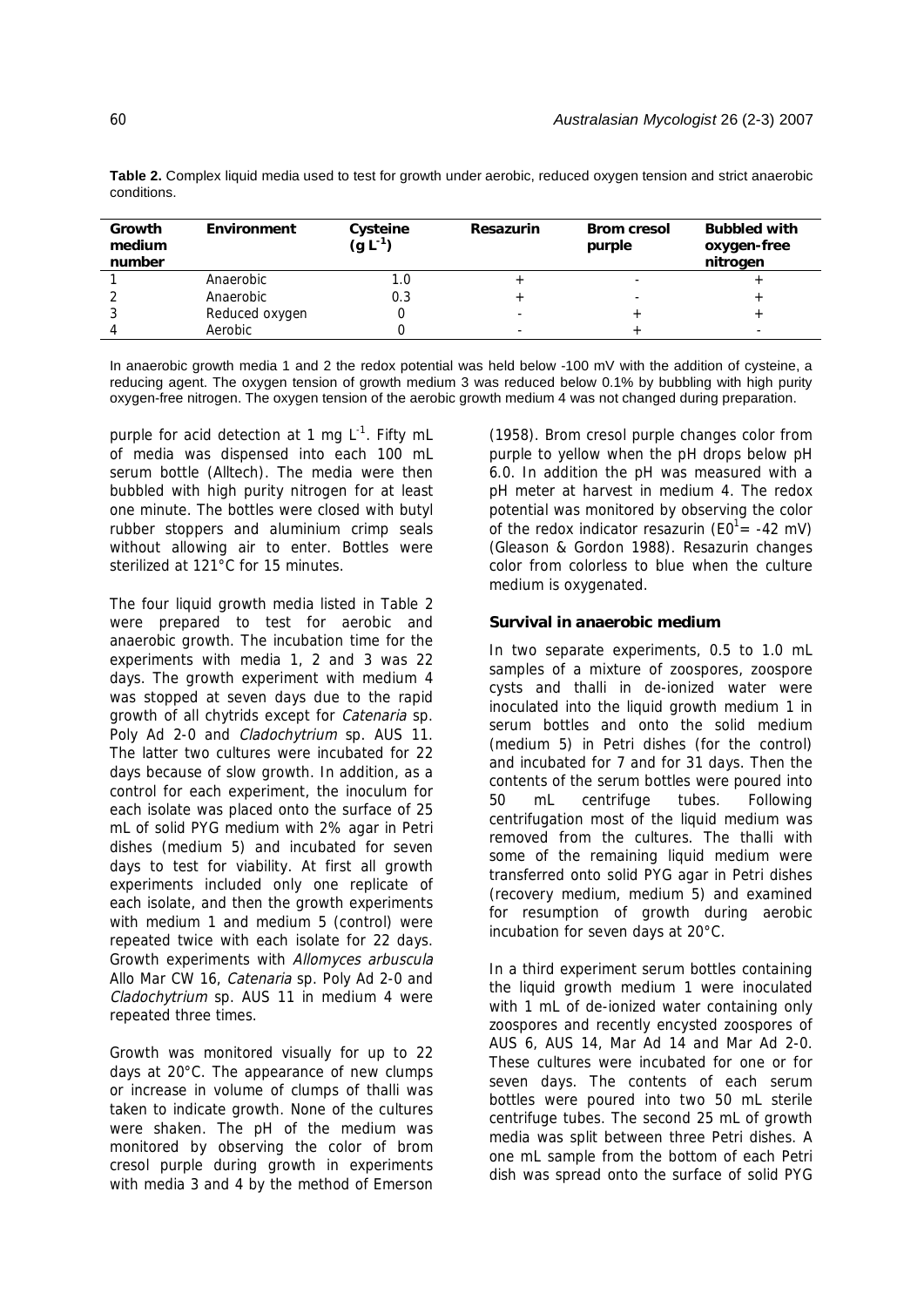medium in a Petri dish (recovery medium). The cultures were examined for resumption of growth during aerobic incubation for seven days at 20°C. The number of colonies on the surface of the recovery medium in each Petri dish was recorded. Each colony was examined with the dissecting microscope to verify that it had developed from a single zoospore or zoospore cyst.

### **Results**

### **Growth under aerobic, reduced oxygen and anaerobic conditions**

None of the twenty-two fungi (Table 1) grew during incubation for 22 days in anaerobic liquid media 1, 2 and 3. All of the fungi grew well during incubation for 7 days in aerobic liquid medium (medium 4) and on the aerobic solid medium (medium 5, the control).

The color of brom cresol purple in medium 3 (anaerobic) remained unchanged during the 22-day incubation period in all isolates. In medium 4 (aerobic) the color of brom cresol purple did not change during the growth of all of the isolates during the 7-day incubation period except for Allomyces arbuscula Allo Mar CW 16, where the color of the medium changed from purple to bright yellow before the end of the 7-day incubation period. In separate experiments with medium 4 (aerobic) the slower growing isolates of *Cladochytrium* sp. AUS 11 and Catenaria sp. Poly Ad 2-0 caused the color of brom cresol purple to change from purple to bright yellow during growth between 8 and 22 days.

In the initial experiment with medium 4 the pH was measured after the 7 days with a pH meter and remained above 6.0 with all isolates except for Allomyces arbuscula Allo Mar CW 16. In separate experiments with medium 4 the pH of three cultures of Allomyces arbuscula Allo Mar CW 16, Cladochytrium sp. AUS 11 and Catenaria sp. Poly Ad 2-0 was measured with a pH meter at the end of the 7, 14 and/or 22 days. The mean pH values  $(\pm 1)$ standard deviation) for Allo Mar CW 16 were pH 5.9  $\pm$  0.1 at 7 days and 4.8  $\pm$  0.01 at 14 days. The mean pH values for AUS 11 were pH 5.7  $\pm$  0.1 at 14 days and 4.9  $\pm$  0.2 at 22 days. The mean pH values for Poly Ad 2-0 were pH 5.7  $\pm$  0.1 at 14 days and 5.2  $\pm$  0.03 at 22 days.

### **Survival under anaerobic conditions**

All of the fungi resumed rapid growth immediately after being transferred to the recovery medium following incubation under anaerobic conditions for 7 days (Table 1). Sixteen of the fungi (Allomyces arbuscula Allo Mar CW 16, Catenaria anguillilae Poly Ad 2-0, Spizellomyces sp. Mar Ad 2-0, Gaertneriomyces sp. Mar CC2, Rhizophlyctis rosea AUS 13, Chytriomyces hyalinus AUS 14 and Ob 3-8, Cladochytrium sp. AUS 11, Boothiomyces sp. AUS 2, AUS 6, AUS 7, AUS 8, AUS 9, Terramyces sp. AUS 3, Kappamyces laurelensis AUS 15 and Rhizophydium sp. Mar Ad 14) also resumed growth following incubation under anaerobic conditions for 31 days (Table 1).

In experiments using only zoospores and zoospore cysts as the inoculum, AUS 6, AUS 14, Mar Ad 14 and Mar Ad 2-0 were incubated for one or for seven days under anaerobic conditions and then transferred to recovery medium. In two separate experiments no colonies were obtained for Mar Ad 2-0 after anaerobic incubation for one and for seven days. With the other fungi after incubation for seven days under aerobic conditions the mean number of colonies  $(\pm 1)$  standard deviation) per plate was  $13 \pm 3$  for AUS 6, 20  $\pm$  1 for AUS 14, and 0 for Mar Ad 14.

### **Discussion**

None of the isolates in the present study grew under strict anaerobic conditions in media 1 and 2 or under reduced oxygen tensions in medium 3 during the 22-day incubation period. Thus the growth of these soil chytrids appears to be very sensitive to low dissolved oxygen concentrations. The results reported in the present study with medium 3 are consistent with data previously reported for other isolates in several genera of chytrids (Stanier 1942; Craseman 1954; Ingraham & Emerson 1954; Rothwell 1956; Goldstein 1960; Willoughby 1962; Nolan 1970). Furthermore, the data support the hypothesis that most members of the Chytridiales, Blastocladiales, Rhizophydiales and Spizellomycetales are obligate aerobes.

Survival under strict anaerobic conditions had not been tested previously in any of the obligately aerobic chytrids. However all of the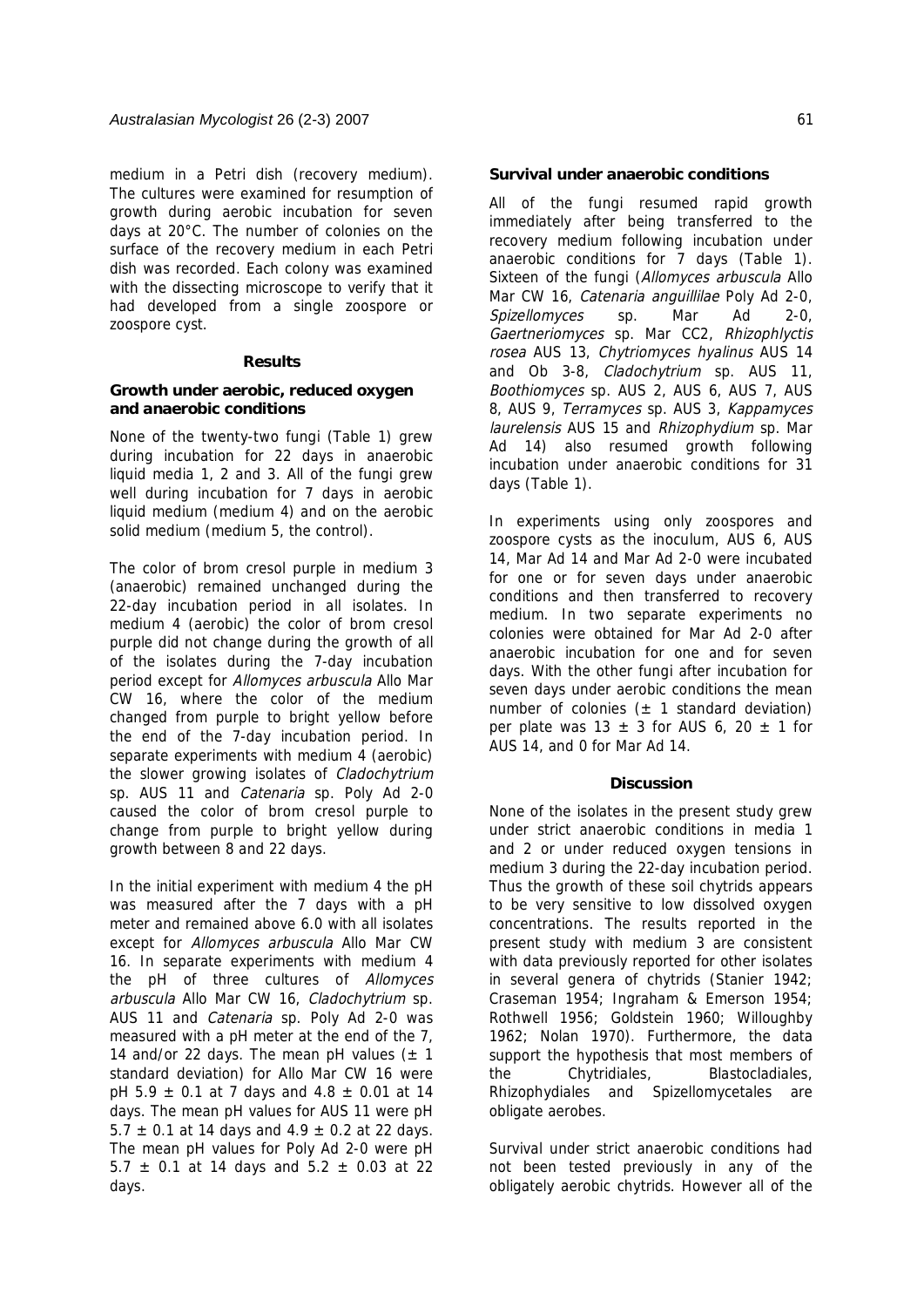isolates in the present study survived incubation for seven days and most isolates for 31 days under strict anaerobic conditions. Thus these fungi appear to tolerate periodic anaerobiosis, enabling continuation in the soil through periods of flooding or similar perturbations.

Although we could not observe growth visually under anaerobic conditions during the 21-day incubation time, it is possible that extremely slow growth may have occurred in some isolates. However, it is more likely that all of these chytrids became dormant at the onset of anaerobiosis and resumed growth later after the re-introduction of oxygen. The capacity of these chytrids to survive anaerobiosis beyond 31 days is unknown.

The stage in the life cycle that is resistant to anaerobic conditions is not known. Zoospores of all fungal structures are probably the least tolerant of stressful conditions. Zoospores and/or recently encysted zoospores of Boothiomyces sp. AUS 6 and Chytriomyces hyalinus AUS 14 but not Rhizophydium sp. Mar Ad 14 or Spizellomyces sp. Mar Ad 2-0 survived anaerobic conditions for seven days. The mature thallus however appears likely to be the structure that is most resistant to the lack of oxygen.

The method used in the present study to insure the maintenance of strict anaerobic conditions (with a redox potential below -100 mV) appeared to be satisfactory. Even with the introduction of a small amount of oxygen in the inoculum, the resezurin did not change color from colorless to blue during incubation.

None of the isolates in the present study were strongly fermentative and facultatively anaerobic like Blastocladia (Gleason & Gordon, 1988). Three isolates in the present study, Allomyces Allo Mar CW 16, Cladochytrium AUS 11 and Catenaria sp. Poly Ad 2-0 released enough acid into the growth medium with 10 mM phosphate buffer to lower the pH below 6. The fact that fungi in two of these genera are strong acid producers has been reported previously by Ingraham & Emerson (1954), Turian (1960) and Willoughby (1962). This indicates that at least three of the isolates used in the present study can ferment glucose

to lactic acid, which is a process that does not require oxygen.

The reasons for the inability of soil chytrids to grow under low oxygen tensions or strict anaerobic conditions are not known. It is possible that these fungi cannot synthesize essential molecules in the absence of oxygen, that essential nutrients are not provided by peptone and yeast extract in the medium and/or that these fungi lack the metabolic machinery to produce enough ATP by fermentation for biosynthesis. In contrast, rumen fungi grow well in synthetic media under strict anaerobic conditions (Orpin 1994). It is interesting to note that the cells of one isolate of Allomyces pre-grown aerobically can continue to ferment carbohydrates but cannot grow under anaerobic conditions (Ingraham & Emerson 1954). This suggests that it is possible for some chytrids to produce enough ATP by fermentation to insure survival during short periods of anaerobiosis.

The purpose of the present study was to test chytrids isolated from aerated soils for the ability to grow and survive under anaerobic conditions. Because only a small number of isolates were tested, it cannot be concluded that facultatively anaerobic chytrids do not occur in aerated soils. Furthermore, it is possible that if the isolation procedures were carried out under strict anaerobic conditions, facultatively and obligately anaerobic chytrids could be found in samples of compacted soil, stagnant water, mud and benthic sediments. Special procedures and equipment may need to be adapted for isolations of potentially anaerobic chytrids, such as enrichment with reduced dissolved oxygen concentrations (Whisler 1987) and anaerobic growth chambers (Theodorou et al. 1994, Trinci et al. 1994, Orpin & Joblin 1997, Rezaeian et al. 2004).

The chytrids used in the present study were isolated from various soil types and climates in Australia. All twenty-two chytrids appeared to survive but could not grow during short periods of anaerobiosis. The capacity to tolerate anaerobiosis appears to be similar in chytrids isolated from clay and sand textured soils and hot and cold climates. While mature sporangia are the most likely survival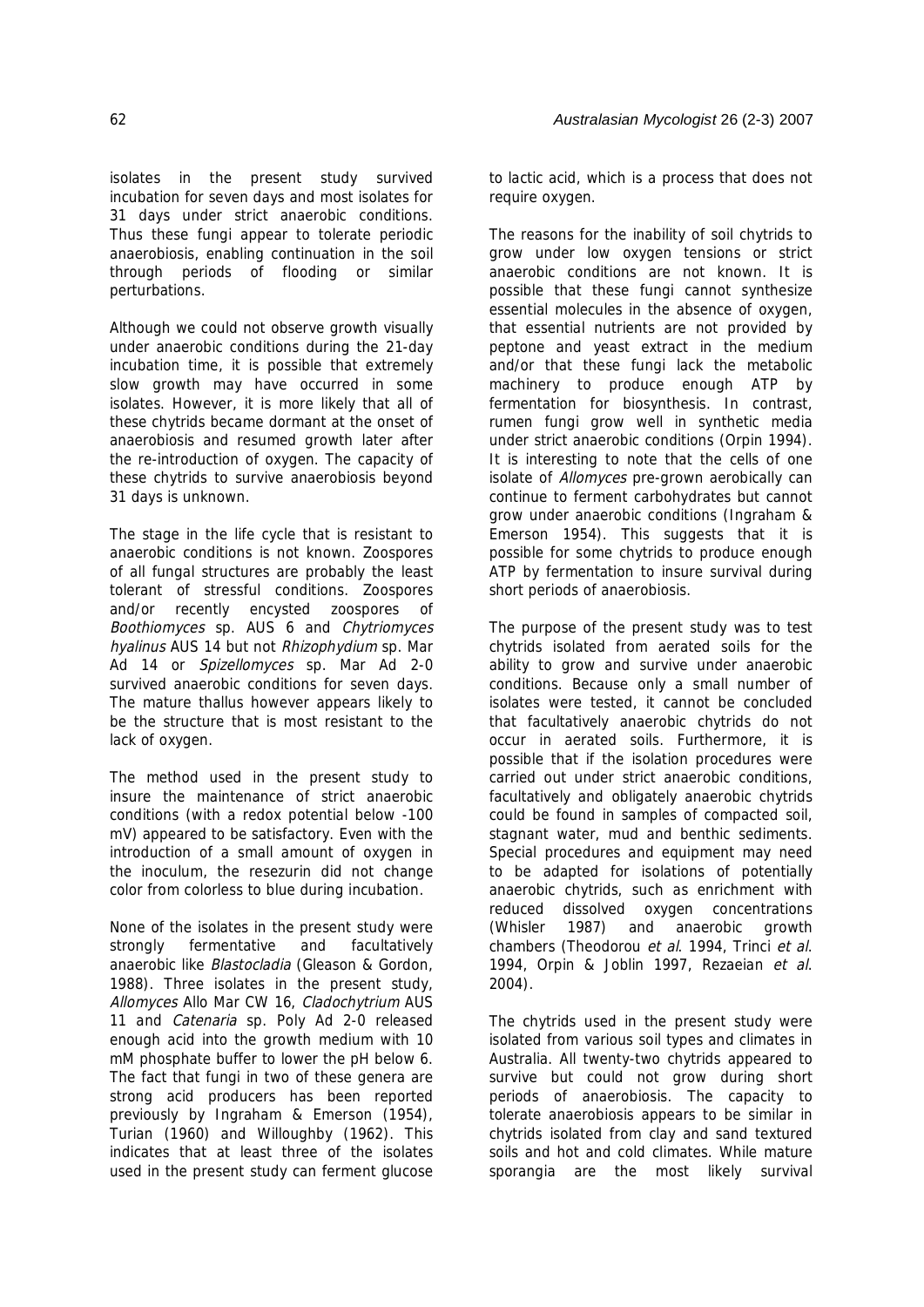structure, some chytrids may also survive as zoospores or zoospore cysts. Without growth it is possible that only small quantities of nutrients are needed for survival through these periods of anaerobiosis. The mechanisms underlying responses to anaerobiosis in soil chytrids remain to be elucidated.

### **Acknowledgements**

The authors thank Geoffrey L. R. Gordon for his assistance in obtaining the equipment used for incubation of chytrids under strict anaerobic conditions and Martha J. Powell and David J. Midgley for their advice and encouragement. This research was supported in part by NSF-PEET Grant no. DEB-9978094.

### **References**

- Barr, D.J.S. (1987). Isolation, culture and identification of Chytridiales, Spizellomycetales and Hyphochytriales, pp. 118-120, in M.S. Fuller & A. Jaworski (eds), Zoosporic fungi in teaching and research. Southeastern Publishing Corporation, Athens, GA, USA.
- Barr, D.J.S. (2001). 5. Chytridiomycota, pp. 93-112, *in D.J. McLaughlin, E.G. McLaughlin* & P.A. Lemke (eds), The Mycota, Vol. VII, Part A. Springer-Verlag, New York, NY.
- Cantino, E.C. (1949). The physiology of the aquatic phycomycete, Blastocladia pringsheimii, with emphasis on its nutrition and metabolism. American Journal of Botany **36,** 95-112.
- Cantino, E.C. (1951). Metabolism and morphogenesis in a new Blastocladiella. Antonie van Leeuwenhoek **17,** 325-362.
- Cantino, E.C. (1960). Respiration of Blastocladiella during bicarbonate-induced morphogenesis in synchronous culture. Physiologia Plantarum **13,** 450-458.
- Commandeur, Z., Letcher, P.M. & McGee, P.A. (2005). Diversity of chytridiaceous fungi in a cropping soil. Australasian Mycologist **24,** 1- 6.
- Craseman, J.M. (1954). The nutrition of Chytridium and Macrochytrium. American Journal of Botany **41,** 302-310.
- Craseman, J.M. (1957). Comparative nutrition of two species of Blastocladia. American Journal of Botany **44,** 218-224.
- Dasgupta, S.N. & John, R. (1988). A contribution to our knowledge of the genus

Blastocladia. Indian Phytopathology **41,** 521- 547.

- Emerson, R. (1958). Mycological organization. Mycologia **50,** 589-621.
- Emerson, R. & Cantino, E.C. (1948). The isolation, growth and metabolism of Blastocladia in pure culture. American Journal of Botany **36,** 157-171.
- Emerson, R. & Robertson, J.A. (1974). Two new members of the Blastocladiaceae. I. Taxonomy, with an evaluation of genera and interrelationships. American Journal of Botany **61,** 303-317.
- Emerson, R. & Natvig, D.O. (1981). Adaptation of fungi to stagnant waters, pp. 109-128, in D.T. Wicklow & G.C. Carroll (eds), The Fungal Community. Its Organization and Role in the Ecosystem. Marcel Dekker, New York.
- Gleason, F.H. (1976). The physiology of the lower freshwater fungi (Chapter 21), pp. 543-572, in E.B.G. Jones (ed.), Recent Advances in Aquatic Mycology. Paul Elek Books Ltd, London.
- Gleason, F.H. & Gordon, G.L.R. (1988). Anaerobic growth and fermentation in Blastocladia. Mycologia **81,** 811-815.
- Gleason, F.H. & Gordon, G.L.R. (1989). Techniques for anaerobic growth of Zygomycetes. Mycologia **80,** 249-252.
- Gleason, F.H., Fell, P. & Gordon, G.L.R. (2002). The ultrastructure of mitochondria in Blastocladia pringsheimii Reinsch. Australasian Mycologist **21,** 41-44.
- Gleason, F.H., Letcher, P.M. & McGee, P.A. (2004). Some Chytridiomycota in soil recover from drying and high temperatures. Mycological Research **108,** 583-589.
- Gleason, F.H., Letcher, P.M., Commandeur, Z., Jeong, C.E. & McGee, P.A. (2005). The growth response of some Chytridiomycota to temperatures commonly observed in the soil. Mycological Research **109,** 717-722.
- Gleason, F.H., Midgley, D.J., Letcher, P.M. & McGee, P.A. (2006). Can soil Chytridiomycota survive and grow in different osmotic potentials? Mycological Research **110,** 869-875.
- Goldstein, S. (1960). Factors affecting the growth and pigmentation of Cladochytrium replicatum. Mycologia **52,** 490-498.
- Held, A.A., Emerson, R., Fuller, M.S. & Gleason, F.H. (1969). Blastocladia and Aqualinderella: Fermentative water molds